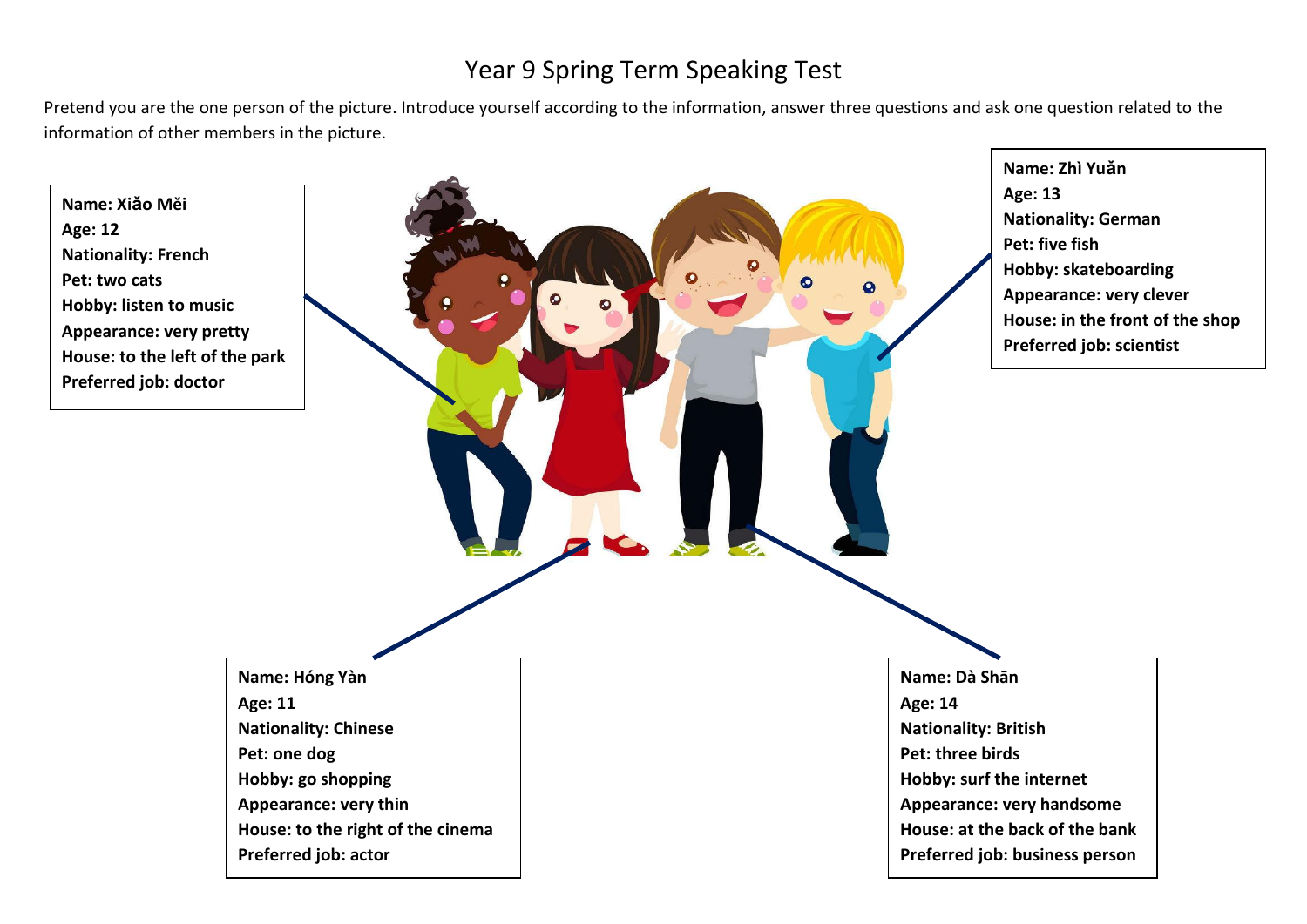### Year 9 Spring Term Speaking Assessment Revision Guide

#### **Structure of introducing yourself**



#### **Examples of questions and answers**

| 问                                              | Question                      | 答                                                          | Answer                                                                                                                             |
|------------------------------------------------|-------------------------------|------------------------------------------------------------|------------------------------------------------------------------------------------------------------------------------------------|
| 多 大?                                           | How old is                    | 岁.                                                         | number years old.                                                                                                                  |
| yǒu shén me chǒng wù<br>有什么 宠 物?               | What pet does have?           | zhī tiáo<br>vou<br>$\mathbb{R}/\hat{\mathbb{A}}$ ________. | (number + pet).<br>has the control of the control of the control of the control of the control of the control of the control of th |
| de ài hảo shì shén me<br>的爱好是什么?               | What is "s hobby?             | de ài hảo shì<br>的爱好是 ______                               | 's hobby is __________.                                                                                                            |
| shì nǎ guó rén<br>是哪国人?                        |                               | shì                                                        | 's nationality is ________.                                                                                                        |
| piāo liàng shòu<br>ma<br>漂亮,瘦,etc)吗            | (pretty, thin, etc)?<br>Does  | hěn bù piāo liàng shòu<br>_ 很 /不 ( 漂   亮 , 瘦 , etc).       | is very/not (pretty, thin, etc).                                                                                                   |
| jiā zài nǎ ér<br>家在哪儿?                         | 's house?<br>Where is         | jiā zài<br>de<br>家在<br>的                                   | 's house is $\frac{1}{2}$ .                                                                                                        |
| jiāng lái xiǎng zuò shén me<br>来想做什<br>么?<br>将 | What job would<br>like to do? | jiāngláixiǎngzuò yī shēng yǎn yuán<br>将来想做(医生,演<br>员 ,etc) | would like to be (doctor, actor, ect).                                                                                             |